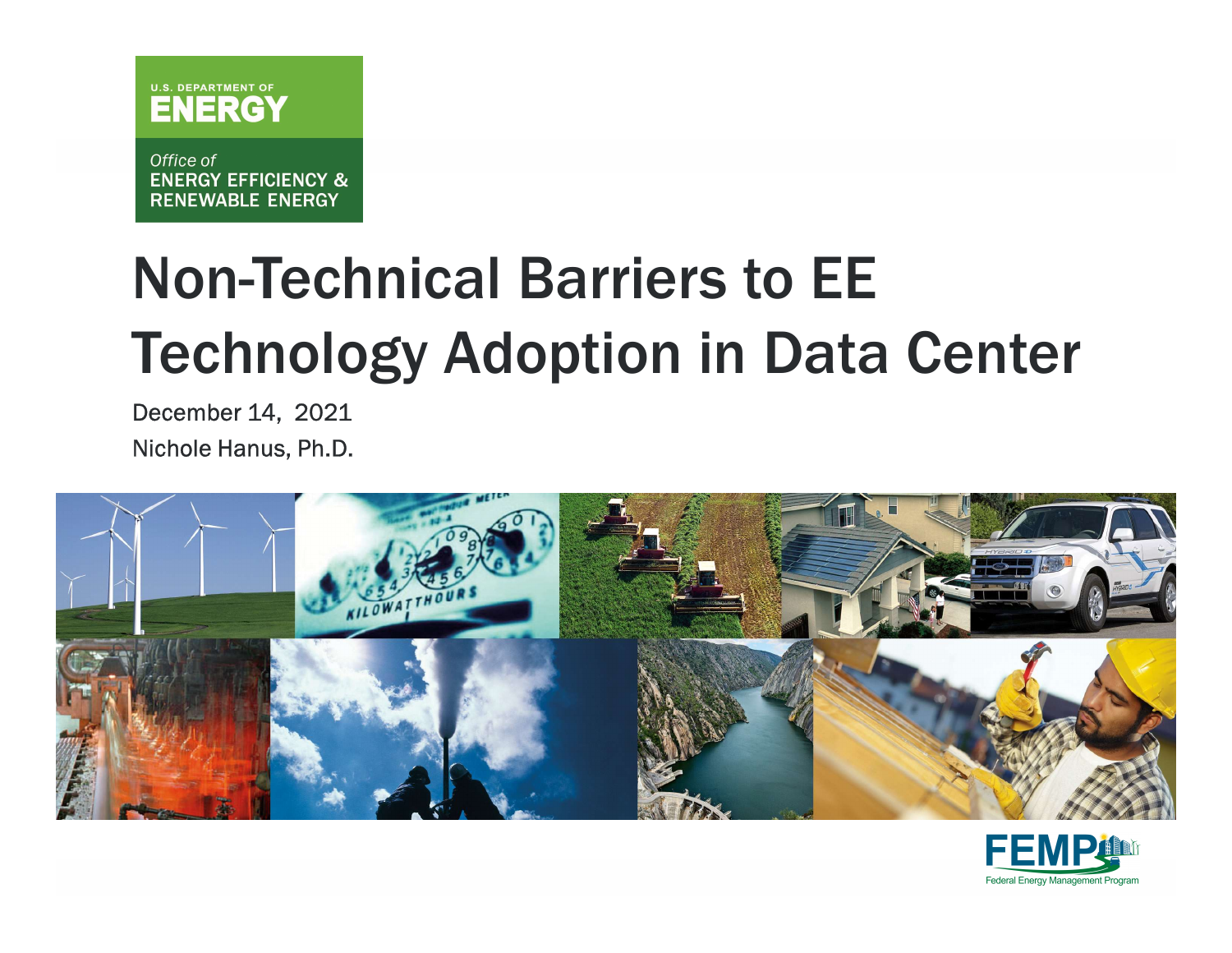### Actors are influenced by more than money and engineering solutions

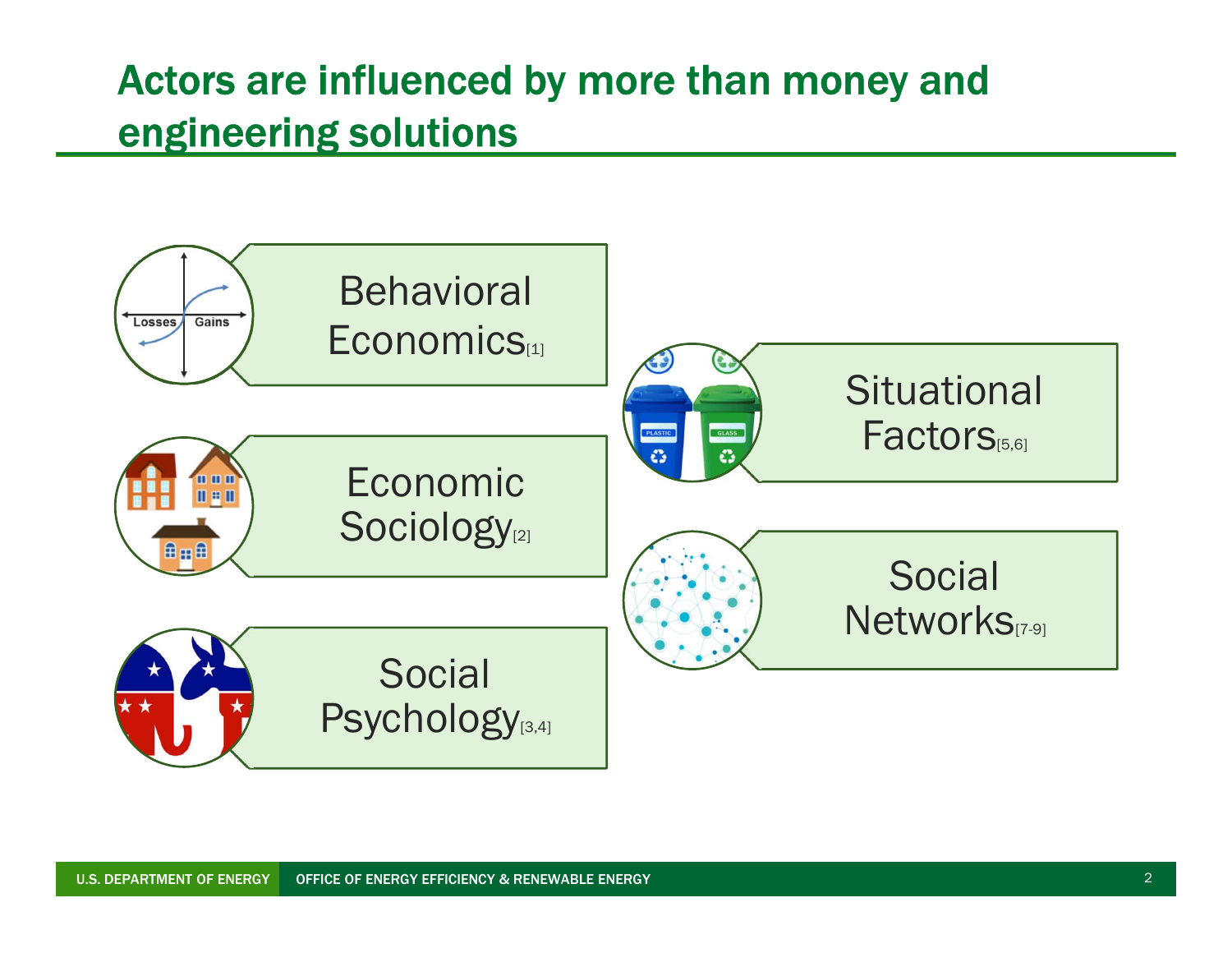### We should draw on EE decision-making literature for individuals and organizations

### **Individuals**

- **Theory of Planned Behavior [10,11]** 
	- Beliefs and attitudes
	- Behavior change in question
- Information Deficit Model [12,13]
	- Framing
	- Closing value-action gap
- Theory of Motivated Reasoning [14,15]
	- Biased information processing
	- Mitigating cognitive dissonance

### **Organizations**

- Capital Investment Theory [16-18]
	- Capital budgeting tools
	- Hidden/transaction costs
- **Organizational Behavior Theory [19-22]** 
	- Power relationships
	- Organizational energy culture
	- EE investment link to core business
- The Center of Expertise for Energy Efficiency in Data Centers (CoE) is completing a the Center of Expertise for Energy Efficiency in Data Centers (CoE) is completing a<br>
based information program of research for identifying key behavioral energy culture<br>
The Center of Expertise for Energy Efficiency in D barriers
- Phase I: Literature Review
	- 87 documents identified and reviewed, including academic publications, DOE/National Lab Reports, & professional organization materials (e.g. ASHRAE)
	- 26 unique journals including Science, Nature, Applied Energy, Energy Efficiency, and Energy Research and Social Science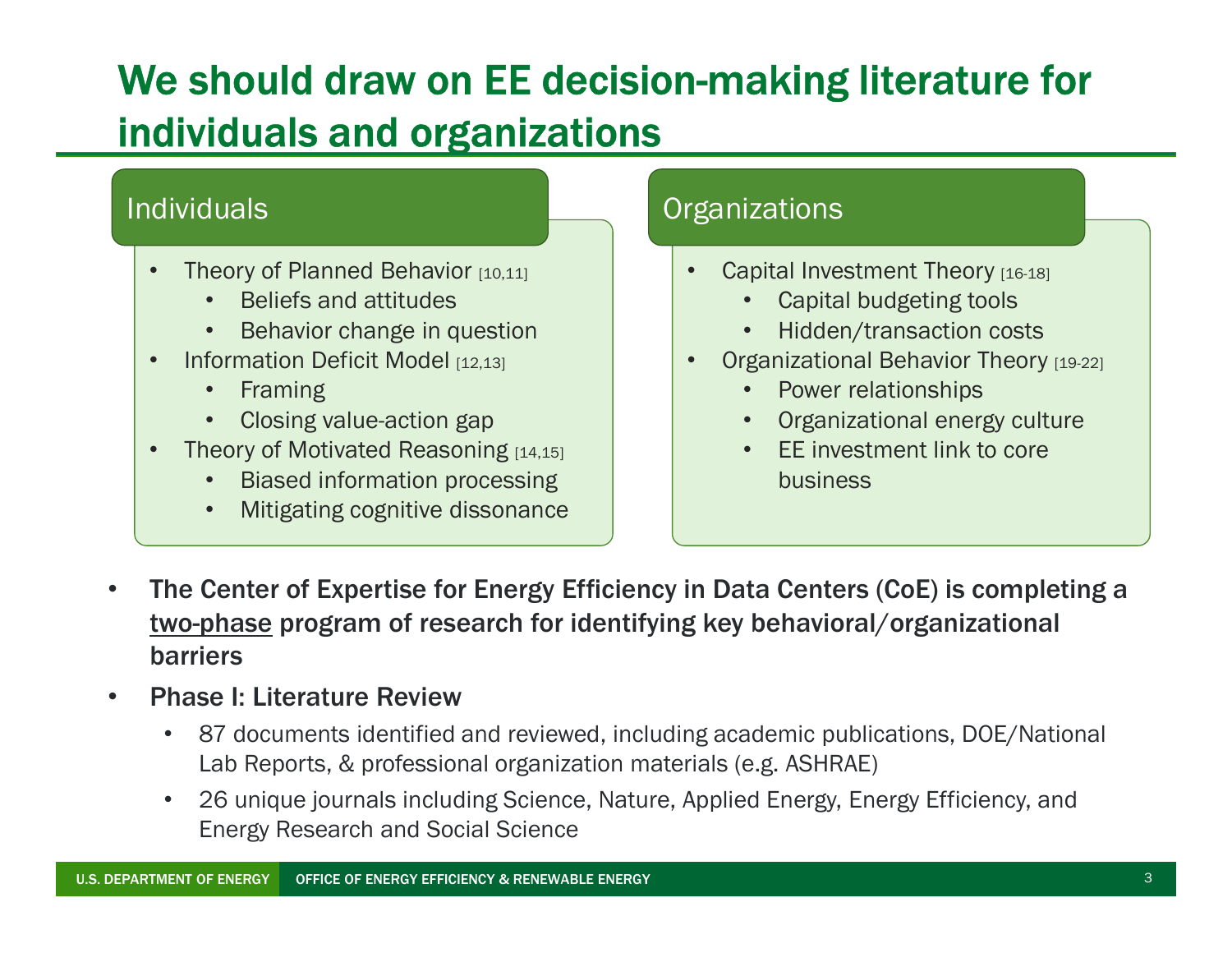# Overview of Components to Energy Efficiency Decision-Making in Data Centers



U.S. DEPARTMENT OF ENERGY | OFFICE OF ENERGY EFFICIENCY & RENEWABLE ENERGY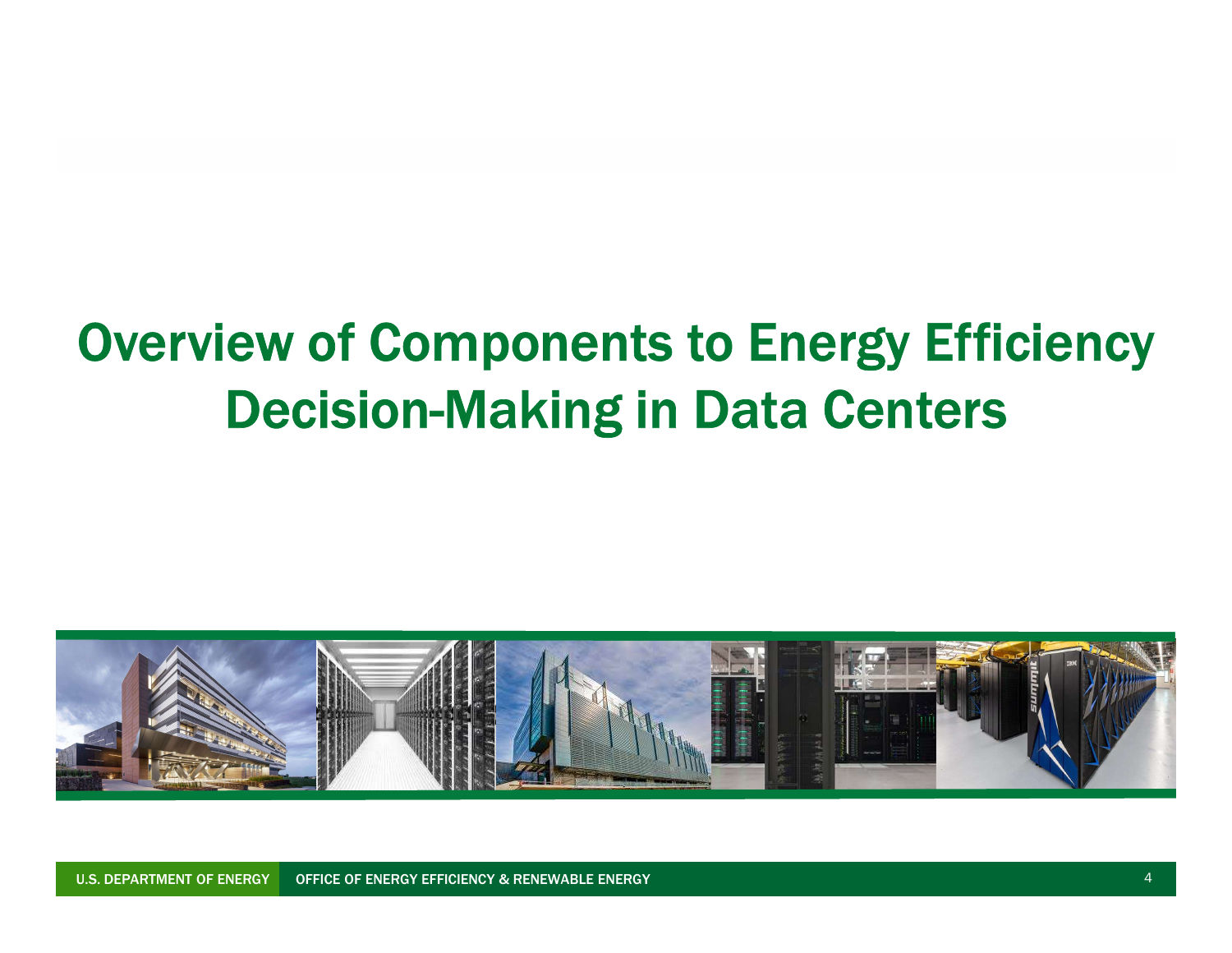# Components to EE Decision-Making

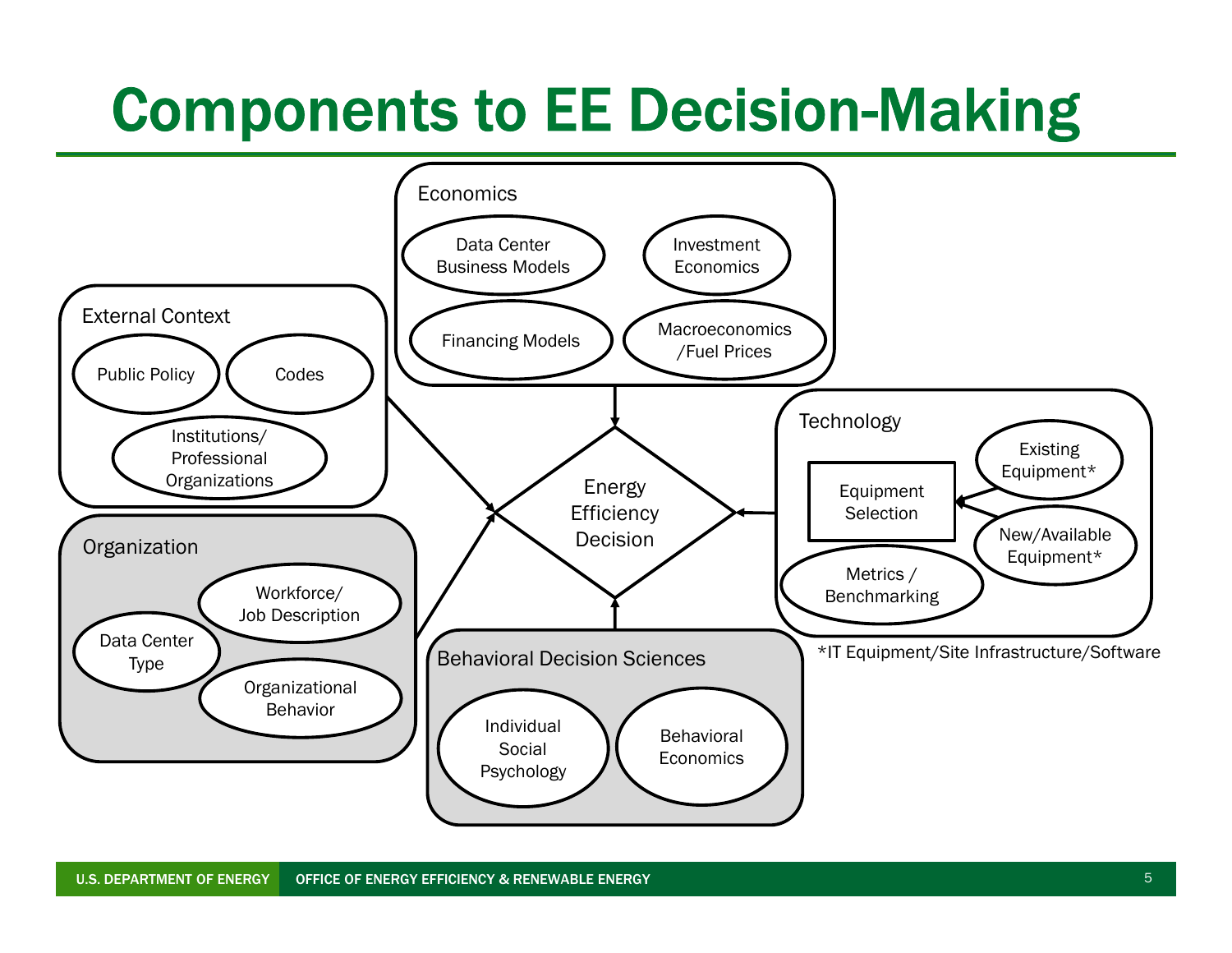## High-Level Definitions

#### External Context

- •Influences outside of the organization that directly or indirectly affect energy efficiency (EE) decisions within the organization
- •Examples: Federal and state goals, DCEP, and Energy Act of 2020

#### **Economics**

- •Influences can be both internal and external and are related to project budgeting and benefitting parties
- •Examples: Capital constraints, utility incentives, fuel prices, and split incentives

#### **Technology**

- •These include the decision-maker's existing technology conditions and available options for new technologies, as well as the metrics and benchmarking available
- •Examples: Discrepancies in PUE definitions, issues measuring energy consumption, and technology availability

#### **Organization**

- •Influences related to the organization's structure and data center type
- •Examples: Corporate social responsibility, dedicated sustainability team, and trained data center operators

#### Behavior Decision Sciences

- •Influences from the decision-maker's own set of individual differences and decision-making heuristics
- •Examples: Attitudes towards energy efficiency, uncertainty and perceived risk, and time discounting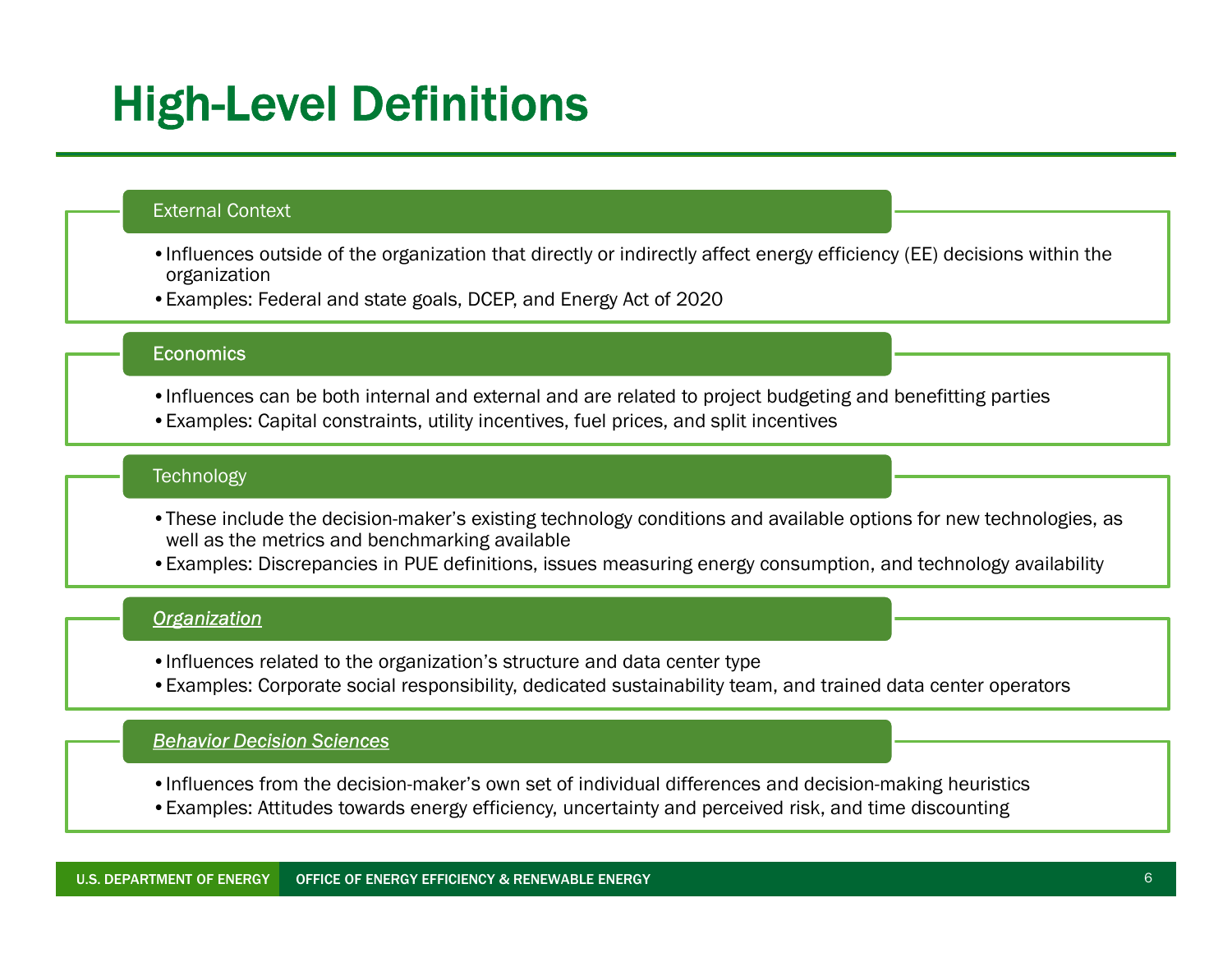## Organizational Drivers and Barriers

| <b>Drganizational Drivers and Barriers</b>                             |                                                |  |  |  |
|------------------------------------------------------------------------|------------------------------------------------|--|--|--|
|                                                                        |                                                |  |  |  |
| <b>Drivers</b>                                                         | <b>Barriers</b>                                |  |  |  |
| <b>System Efficiency Design and Operation</b><br>Focus <sup>[23]</sup> | Lack of EE Champion [28,29]                    |  |  |  |
| Aligning Practice with Values [24,25]                                  | <b>Emphasis on Uptime and Reliability [30]</b> |  |  |  |
| <b>Meet CSR Goals, Demonstrate</b><br>Excellence [26,27]               | Low Strategic Priority [27,31,32]              |  |  |  |
|                                                                        | Internal Silos [33]                            |  |  |  |
|                                                                        | Lack of Skilled, Interdisciplinary, and        |  |  |  |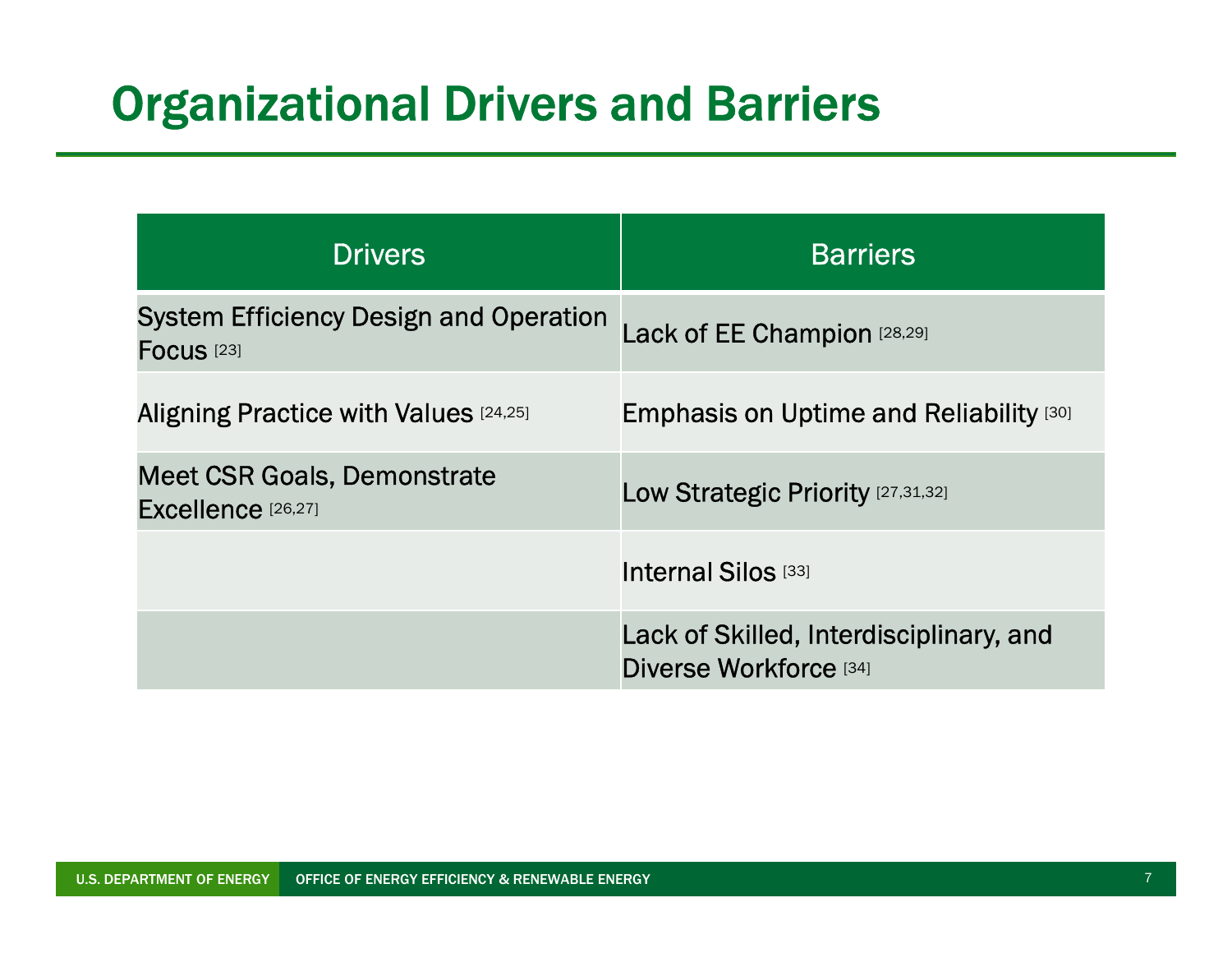"The extreme importance placed on uptime, reliability, and equipment redundancy results in data center staff being particularly averse to implementing new energy efficiency technologies or upgrades to their facilities. As one interview participant described, "No IT people get fired for not saving money, but they can get fired if their systems go down." and equipment redundancy results in data center<br>staff being particularly averse to implementing new<br>energy efficiency technologies or upgrades to their<br>facilities. As one interview participant described, "No<br>IT people get staff being particularly averse to implementin<br>energy efficiency technologies or upgrades to<br>facilities. As one interview participant describer<br>if people get fired for not saving money, <u>but the</u><br>get fired if their systems

Learned from Process Evaluations of Utility Energy Efficiency Programs. Energy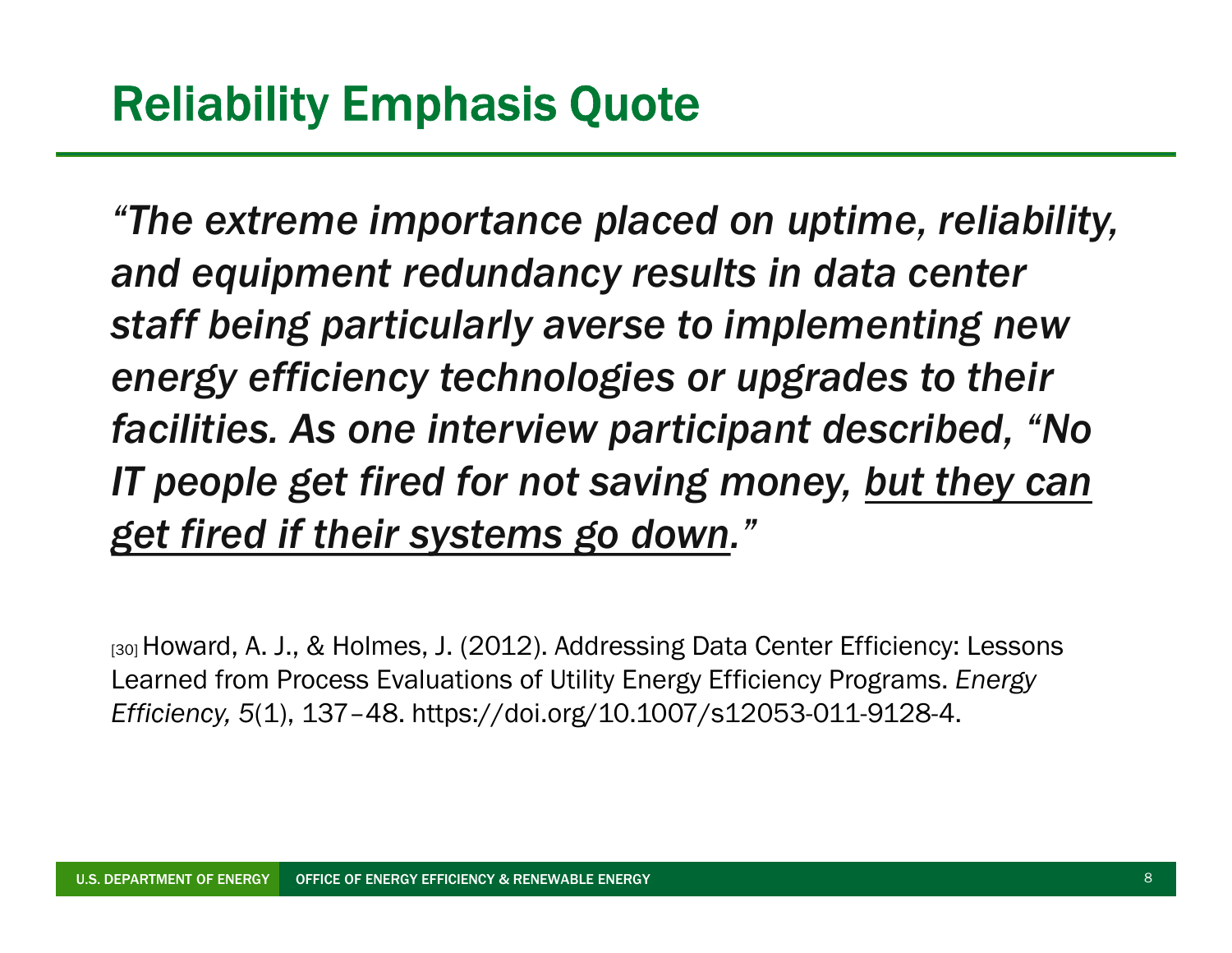## Behavioral Drivers and Barriers

| <b>Sehavioral Drivers and Barriers</b>    |                                                  |  |  |  |
|-------------------------------------------|--------------------------------------------------|--|--|--|
|                                           |                                                  |  |  |  |
|                                           |                                                  |  |  |  |
| <b>Drivers</b>                            | <b>Barriers</b>                                  |  |  |  |
| Ideology <sup>[32]</sup>                  | Low EE Salience in IT Staff [38,39]              |  |  |  |
|                                           |                                                  |  |  |  |
| Social Pressure [35,36]                   | <b>Technical Risk Aversion [40,41]</b>           |  |  |  |
| Expertise and Individual Capacity [37,33] | Lack of Knowledge, Bounded Rationality<br>$[42]$ |  |  |  |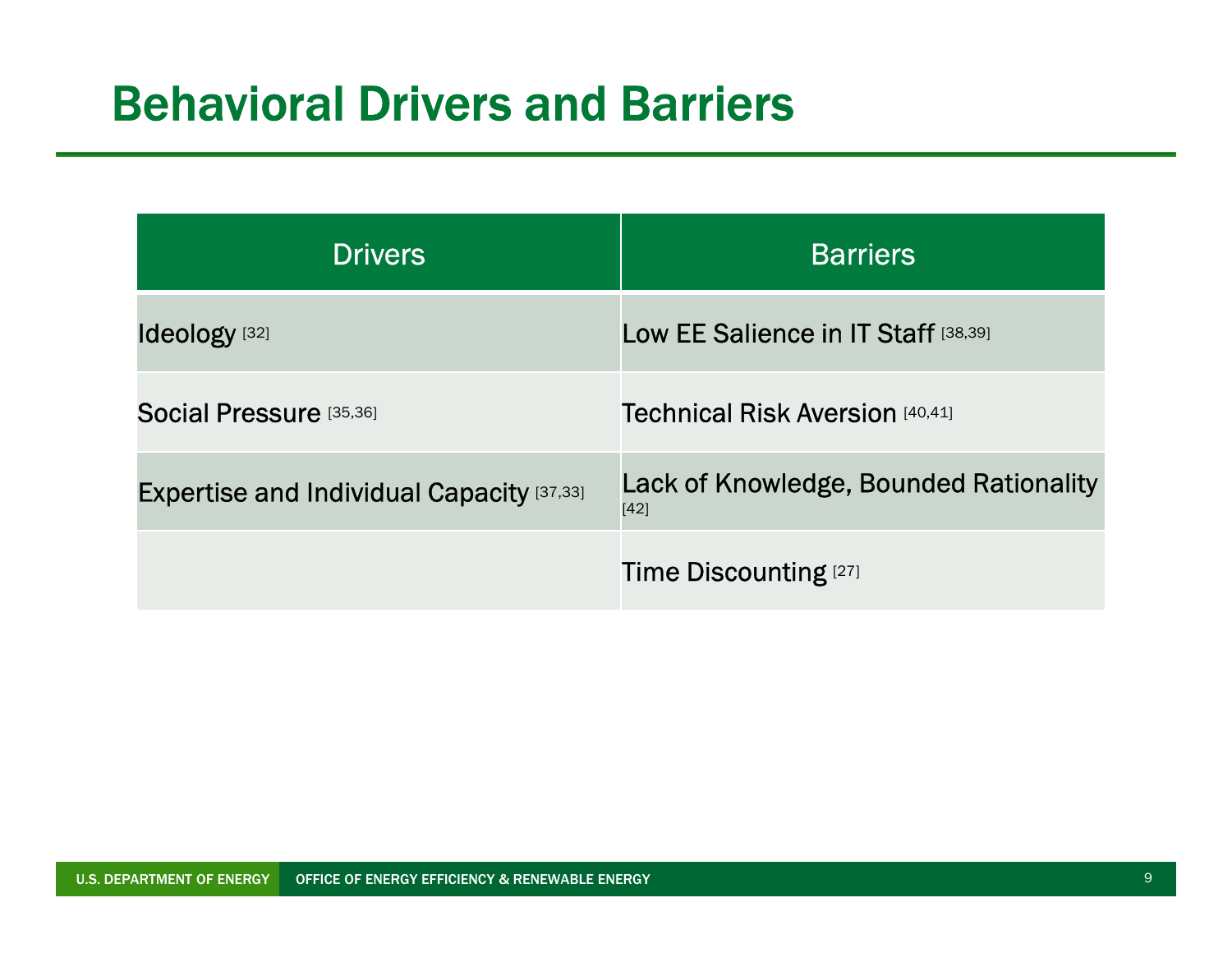"An important stream of information about what is new and upcoming in the industry technology comes from our vendor partners and OEMs."

"I have a bookcase of magazines I don't have time to read."

"Participants also cautioned that while information about facility energy efficiency is usually reliable, data about the performance and energy use of IT equipment is 'kind of worthless' [since data centers are individualized facilities]."

 $_{[38]}$  Klemick, H., Kopits, E., & Wolverton, A. (2019). How Do Data Centers Make Energy Efficiency Investment Decisions? Qualitative Evidence from Focus Groups and Interviews. Energy Efficiency, 12(5), 1359-1377. https://doi.org/10.1007/s12053- 019-09782-2.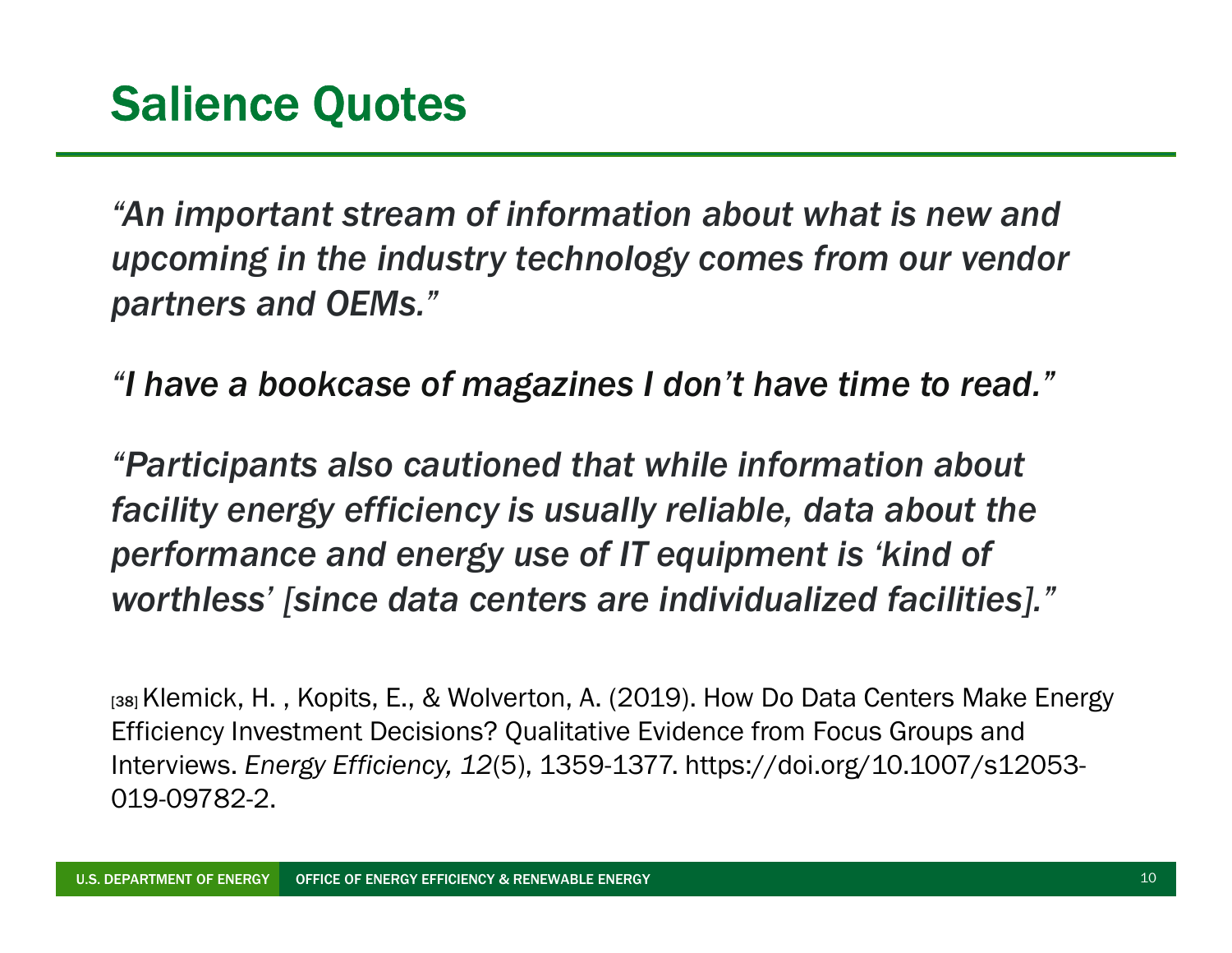# Proposed Solutions for Overcoming Organizational and Behavioral Barriers



U.S. DEPARTMENT OF ENERGY OFFICE OF ENERGY EFFICIENCY & RENEWABLE ENERGY 11 And 11 And 11 And 11 And 11 And 11 And 11 And 11 And 11 And 11 And 11 And 11 And 11 And 11 And 11 And 11 And 11 And 11 And 11 And 11 And 11 And 11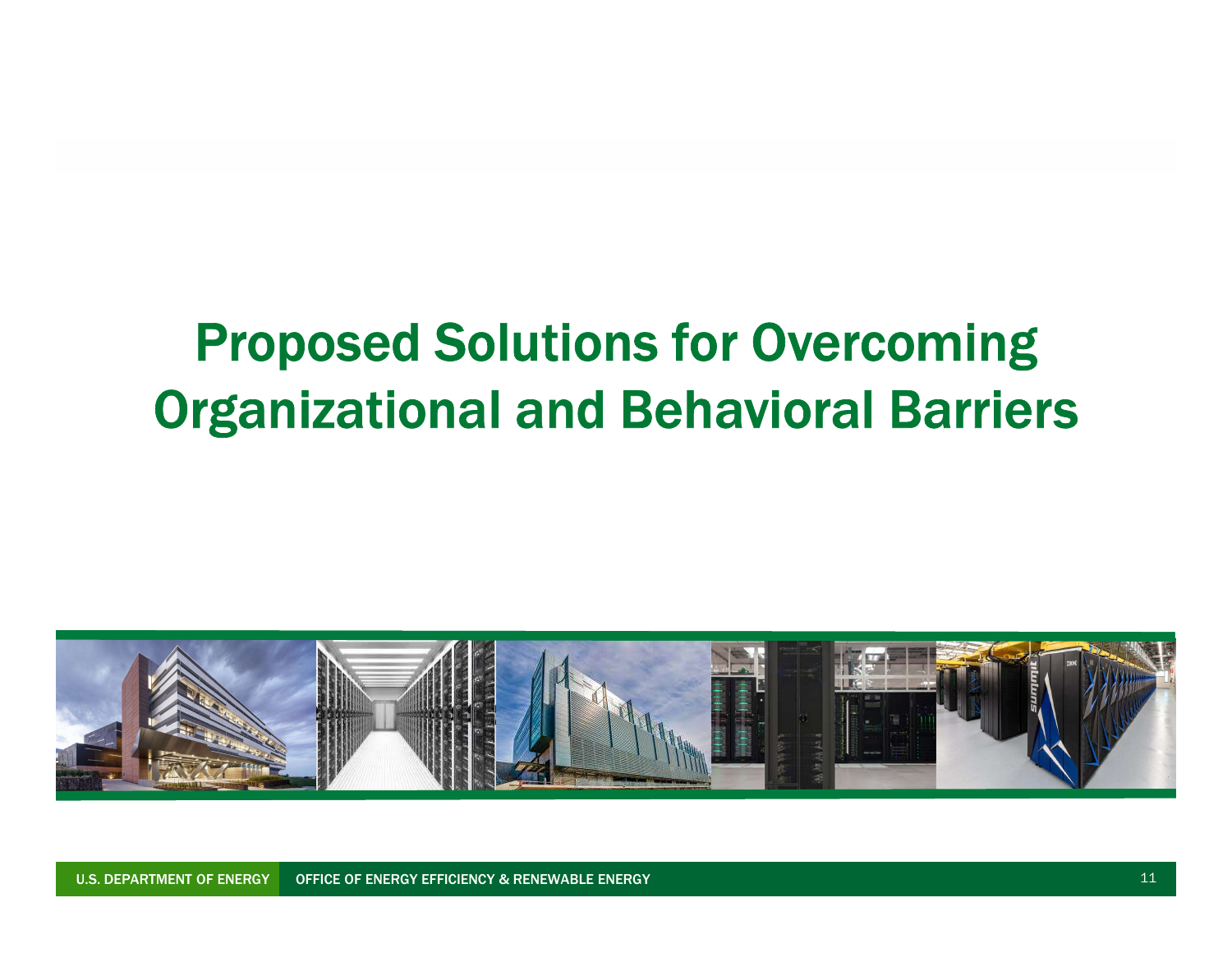# Organizational Solutions and Resources

| <b>Organizational Solutions and Resources</b>                |                                                                                                                   |                                                                                                                                                                                                                                                                                                               |
|--------------------------------------------------------------|-------------------------------------------------------------------------------------------------------------------|---------------------------------------------------------------------------------------------------------------------------------------------------------------------------------------------------------------------------------------------------------------------------------------------------------------|
| <b>Barrier</b>                                               | <b>Interventions</b>                                                                                              | Goals                                                                                                                                                                                                                                                                                                         |
| Lack of EE Champion                                          | • Identify change agents and IT-related<br>change management [33]                                                 | Change managers should possess a wide<br>variety of skills, including familiarity with<br>company, business processes and<br>technical software expertise                                                                                                                                                     |
| Emphasis on Uptime and<br>Reliability                        | • Consolidate facilities and IT hardware<br>groups under one manager [33]                                         | • Centralize capital expenditure decisions,<br>leading to improvement in data center<br>design and procurement process                                                                                                                                                                                        |
| Low Strategic Priority                                       | • Communicate with stakeholders [33]<br>Institutionalize the change within the C-<br>suite [33]                   | An important step in any IT related change<br>is to first assess the stakeholders involved<br>and their likely motivations<br>Lasting change and project success are<br>correlated with the degree to which<br>change management is institutionalized<br>within the IT organization's policies and<br>culture |
| <b>Internal Silos</b>                                        | • Host cross-team meetings [33]<br>• Implement systems design thinking [33]                                       | Improve crosscutting collaboration<br>Think outside of the box: Identify the goal<br>and then optimize all pieces of the system<br>simultaneously                                                                                                                                                             |
| Lack of Skilled, Interdisciplinary,<br>and Diverse Workforce | • Training [43]<br>Certification and professional recognition<br>$[43]$<br>• Reference best practices guides [43] | Increase awareness of and expertise in<br>working with energy-efficient products,<br>technologies, and services<br>Provide professional credentials that have<br>value in job market; create market<br>differentiator for potential customers                                                                 |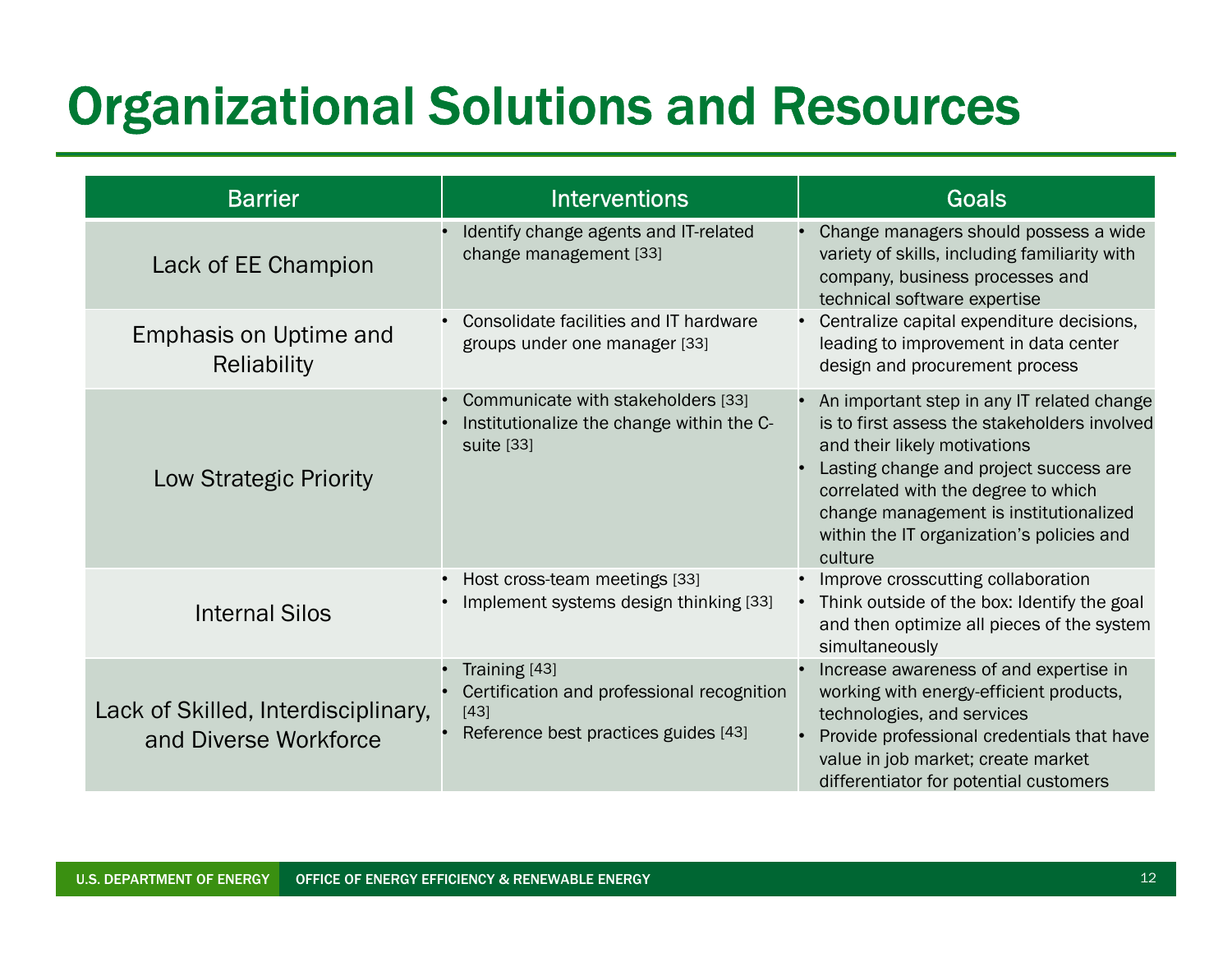## Behavioral Solutions and Resources

| <b>Barrier</b>                            | <b>Interventions</b>                                                                                                                                                                                                                          | <b>Goals</b>                                                                                                                                                                                                                                                                                                                                                                    |
|-------------------------------------------|-----------------------------------------------------------------------------------------------------------------------------------------------------------------------------------------------------------------------------------------------|---------------------------------------------------------------------------------------------------------------------------------------------------------------------------------------------------------------------------------------------------------------------------------------------------------------------------------------------------------------------------------|
| Low EE Salience in IT Staff               | • Institutionalize the change within the C-<br>suite [33]<br>• Certification and professional recognition<br>$[43]$<br>Reference best practices guides [43]<br>Labeling [43]                                                                  | Lasting change and project success are<br>correlated with the degree to which<br>change management is institutionalized<br>within the IT organization's policies and<br>culture<br>Increase awareness of and expertise in<br>working with energy-efficient products,<br>technologies, and services<br>Create customer awareness of differences<br>in EE among targeted products |
| <b>Technical Risk Aversion</b>            | Demonstration products and customer<br>testimonials [43]<br>Educate other stakeholders as to how EE<br>actions can actually bolster reliability and<br>resiliency, and reduce O&M costs [25]<br>• Initially prioritize low risk measures [25] | • Increase confidence in performance of<br>products<br>Demonstrate a multitude of benefits from<br>the EE measure<br>• Demonstrate a proven process for<br>implementing measures                                                                                                                                                                                                |
| Lack of Knowledge, Bounded<br>Rationality | • Mass advertising [43]<br>• Training [43]                                                                                                                                                                                                    | • Increase awareness of products<br>Increase awareness of and expertise in<br>working with energy-efficient products,<br>technologies, and services                                                                                                                                                                                                                             |
| <b>Time Discounting</b>                   | Bulk procurement and purchases [43]<br>• Consider life-cycle cost analysis in<br>decision-making [23]                                                                                                                                         | • Increase demand quickly and seek lower<br>prices due to economies of scale<br>Life-cycle cost analysis can allow for the<br>inclusion of energy price volatility, non-<br>energy benefits, and product disposal                                                                                                                                                               |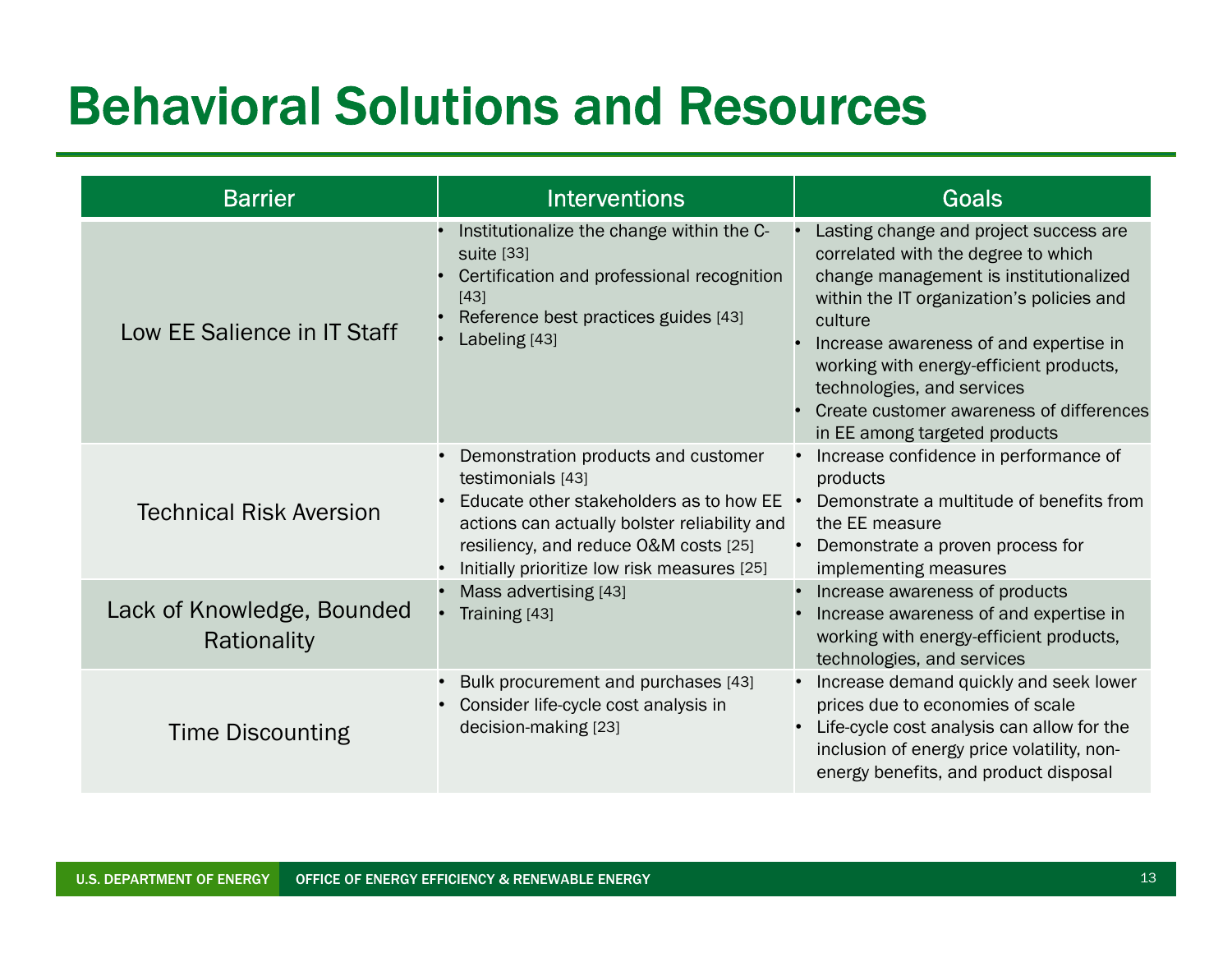# Future Research on Non-Technology Barriers to EE in Data Centers



U.S. DEPARTMENT OF ENERGY OFFICE OF ENERGY EFFICIENCY & RENEWABLE ENERGY AND THE RESERVE THAT IS A RELEASED OF THE RESERVE THAT IS A RESERVED OF THE RESERVED OF THE RESERVED OF THE RESERVED OF THE RESERVED OF THE RESERVED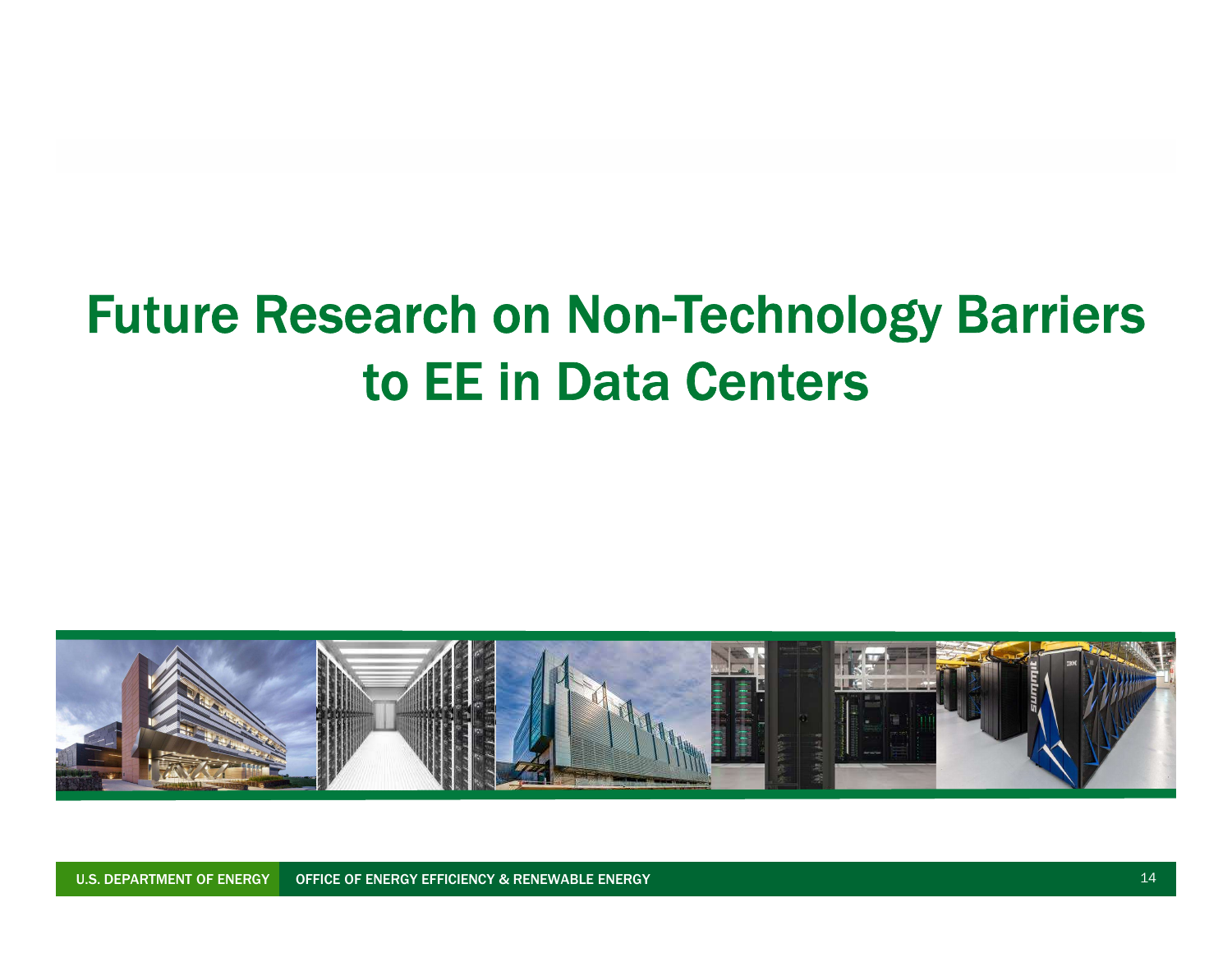## Next Steps

- **Processed Steps**<br>• CoE Phase II: Interviewing data center owners and operators,<br>vendors, academics, and other EE experts to identify (1) the<br>prevalence of barriers identified in the literature across data center vendors, academics, and other  $EE$  experts to identify  $(1)$  the prevalence of barriers identified in the literature across data center decision-makers and (2) effective policies for addressing these barriers
- Areas for Future ARPA-E Collaboration:
	- In parallel to technology R&D, there should be a dedicated research track to understanding the mechanisms to achieving speed and scale
	- Case studies could include semi-structured interviews with data center operators regarding the non-technology obstacles they faced when implementing the new technology